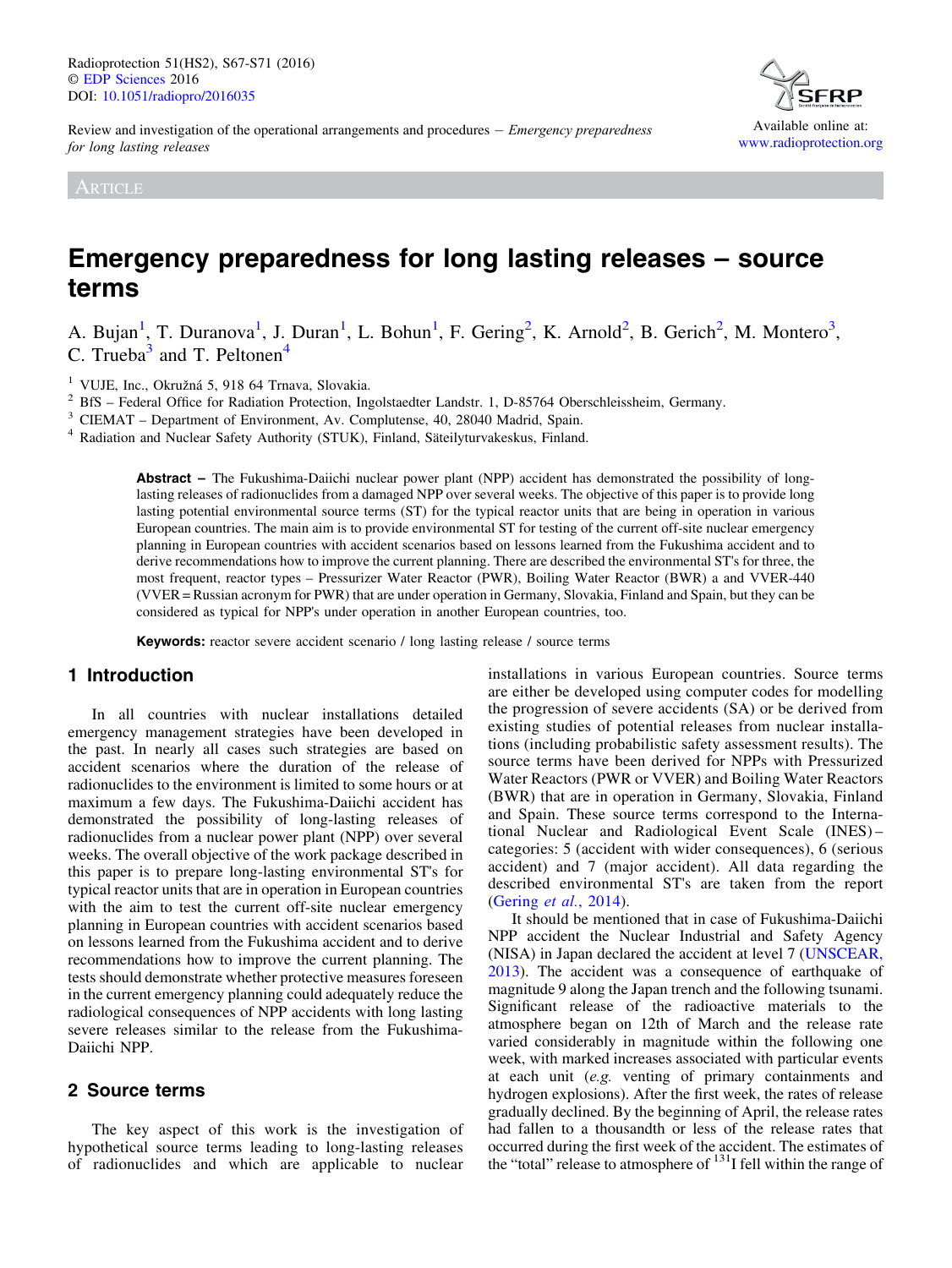| Source term name                                              | <b>FKI</b>                                                                             | <b>FKF</b>                                                                               | <b>FKA</b>                                                             |
|---------------------------------------------------------------|----------------------------------------------------------------------------------------|------------------------------------------------------------------------------------------|------------------------------------------------------------------------|
| Reactor type                                                  | <b>PWR</b>                                                                             | <b>PWR</b>                                                                               | <b>PWR</b>                                                             |
| Initiating event                                              | Break on main circulation line<br>$(10 \text{ cm}^2)$                                  | Break on main circulation line<br>$(10 \text{ cm}^2)$                                    | Break of the steam<br>generator (SG) boiler<br>tube $(6 \text{ cm}^2)$ |
| Description of scenario                                       | Core damaged;<br>CONT not damaged;<br>Depressurization of CONT by<br>filtered venting. | Core damaged;<br>CONT not damaged;<br>Depressurization of CONT by<br>unfiltered venting. | Core damaged;<br>CONT damaged.                                         |
| Begin of release (after end of<br>chain reaction)             | 12.4 h (venting after 57 h; height:<br>$\sim$ 150 m)                                   | 12.4 h (venting after 57 h height:<br>$\sim$ 150 m)                                      | 21 h (height: $\sim$ 30 m)                                             |
| Duration of release                                           | 86 h (40 h through venting)                                                            | 86 h (40 h through venting)                                                              | 50h (through<br>damaged CONT) <sup>b</sup>                             |
| Total release                                                 |                                                                                        |                                                                                          |                                                                        |
| $^{131}$ I                                                    | 3PBq                                                                                   | $20$ PBq                                                                                 | $300$ PBq                                                              |
| $^{137}\mathrm{Cs}$                                           | 0.0003 PBq                                                                             | $0.3$ PBq                                                                                | 30PBq                                                                  |
| $133$ Xe                                                      | 5 000 PBq                                                                              | 5 000 PBq                                                                                | $2000$ PBq                                                             |
| Radiological equivalent of $^{131}I$<br>activity <sup>a</sup> | $2.8$ PBq                                                                              | 34 PBq                                                                                   | 1600 PBq                                                               |
| <b>INES</b> category                                          | 5                                                                                      | 6                                                                                        | $\overline{7}$                                                         |

Table 1. Description of environmental source terms for German NPP's.

<sup>a</sup> Radiological equivalent of the  $^{131}$ I has been calculated according to [INES \(2009\)](#page-4-0) methodology. <sup>b</sup> Activity release before CONT damage is negligible.

100–500 PBq  $(1 \times 10^{15})$  and those of  $137$ Cs in the range of 6–20 PBq [\(UNSCEAR, 2013](#page-4-0)). These ranges comprised about 2–8% of the total inventory of  $^{131}$ I and about 1–3% of the total inventory of  $137$ Cs in the three operating reactors (Units 1–3) at the time of the accident. The total releases of  $133$ Xe to the atmosphere assumed by the Committee are 7 300 PBq ([UNSCEAR, 2013](#page-4-0)). Estimated direct releases to the ocean of <sup>131</sup>I fell within the range of 10–20 PBq and those of <sup>137</sup>Cs in the range 3–6 PBq ([UNSCEAR, 2013;](#page-4-0) note that these values does not comprise radionuclides initially released to the atmosphere and subsequently deposited onto the ocean surface).

#### 2.1 Potential source terms for German NPP's

The source terms considered in this study for German NPP's have been derived by GRS (Gesellschaft für Anlagenund Reaktorsicherheit). All three environmental ST's (marked as FKA, FKI, and FKF) are based on accident scenarios leading to complete core damage followed by failure of the RPV leading to Molten Corium Concrete Interaction (MCCI) in the reactor cavity.

These environmental ST's have been derived in the frame of a research project by GRS (GRS-A-3580) to provide up to date source terms for Real-time On-line DecisiOn Support system (RODOS) in 2010. The GRS performed Probabilistic

Safety Assessment studies – Level 2 (PSA L2) for German BWR's and the environmental ST's for RODOS were selected "according to criteria like frequency, extent of the source term and speed of the accident sequence" (GRS-A-3580). The main characteristics of selected SA scenarios and associated ST's are presented in Table 1.

#### 2.2 Potential source terms for Slovakian NPP's

Three environmental ST's which are considered in this study for Slovak NPP's have been derived by VUJE (VUJE, Inc.) and all are based on accident scenarios leading to core damage. The ST's have been selected from the PSA L2 study for Unit 3 of the Mochovce NPP (VVER-440/213 unit with vacuum bubble-condenser system) and have been calculated by means of the validated integral SA code MELCOR1.8.5. The considered three SA scenarios with associated environmental ST's have been calculated for ∼2 days of release duration (in accordance with PSA L2 methodology) and comprise scenarios with different initiating events and mainly of different timing for begin of major release of radionuclides to environment due to containment failure.

To simulate long lasting release like in Fukushima-Daiichi accident the original ST's have been extended to duration of ∼8 days in this study, *i.e.* all time periods of the original ST's as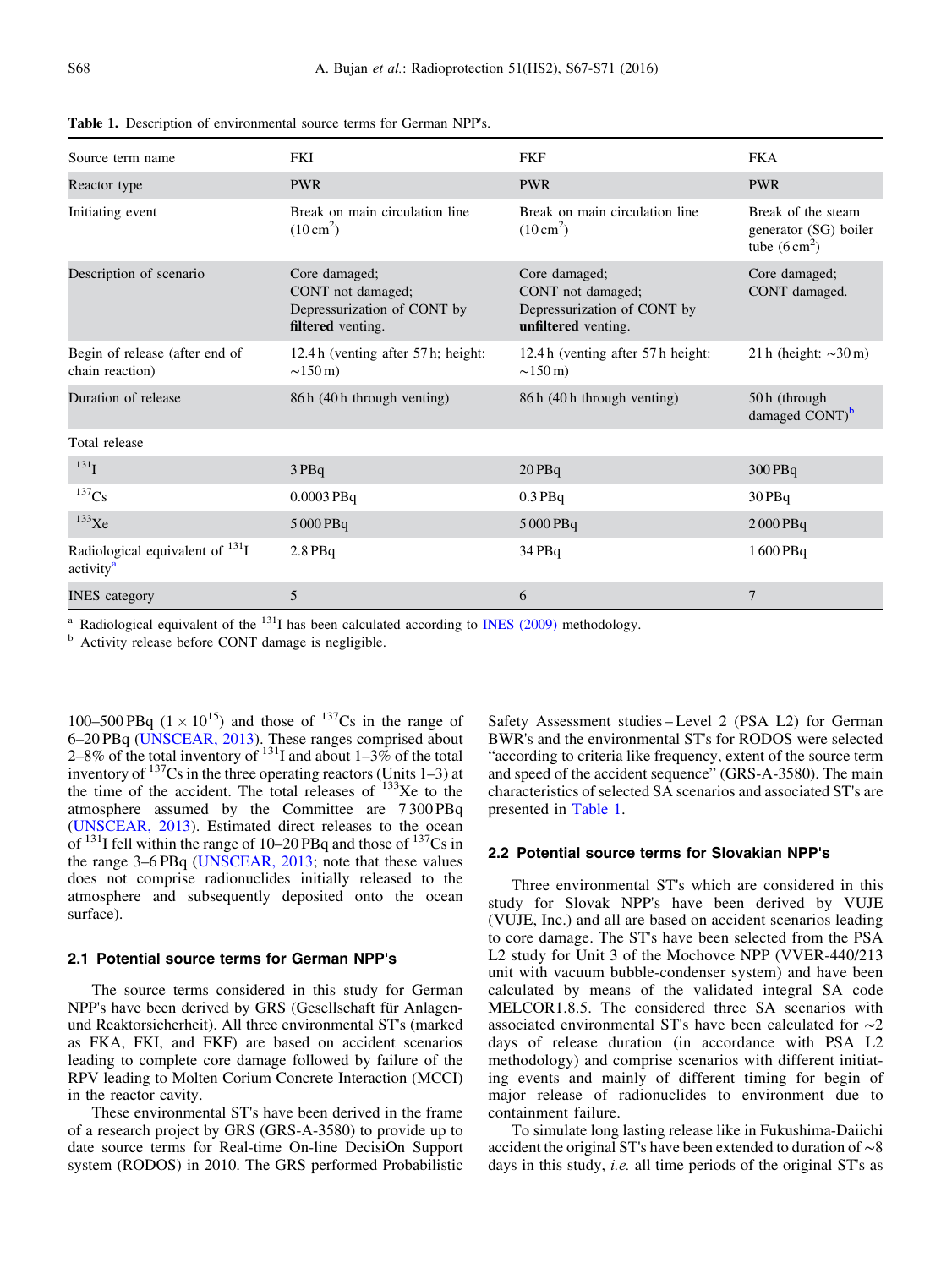| Source term name                                               | STC6-8d                                                                                                                         | STC10-8d                                                                                            | STC30-8d                                                                                                                                |
|----------------------------------------------------------------|---------------------------------------------------------------------------------------------------------------------------------|-----------------------------------------------------------------------------------------------------|-----------------------------------------------------------------------------------------------------------------------------------------|
| Reactor type                                                   | <b>VVER</b>                                                                                                                     | <b>VVER</b>                                                                                         | <b>VVER</b>                                                                                                                             |
| Initiating event                                               | STATION BLACKOUT-total loss of<br>Alternate Current (AC) power                                                                  | Break on main circulation line<br>$(28 \text{ cm}^2)$                                               | Break on the SG primary<br>collector head $(14 \text{ cm}^2)$                                                                           |
| Description of scenario                                        | Primary circuit depressurization-SAM;<br>Core damaged;<br>Corium in-vessel retention by<br>application of SAM;<br>CONT damaged; | Core damaged;<br>RPV failure (SAM-reactor<br>cavity flooding not successful)<br>CONT early damaged; | Primary circuit<br>depressurization-SAM;<br>Core damaged;<br>Corium in-vessel retention by<br>application of SAM;<br>CONT late damaged; |
| Begin of release (after<br>end of chain reaction)              | 11 h (after 56 h through CONT break;<br>height: $25 \text{ m}$ )                                                                | 4h (after 18h through CONT<br>break; height: $25 \text{ m}$ )                                       | 14 h (after 92 h through)<br>CONT break; height: $25 \text{ m}$ )                                                                       |
| Duration of release                                            | 181 h (136 h through damaged CONT)                                                                                              | 188 h (174 h through damaged<br>CONT)                                                               | 178 h (100 h through<br>damaged CONT)                                                                                                   |
| Total release                                                  |                                                                                                                                 |                                                                                                     |                                                                                                                                         |
| $^{131}$ <sub>I</sub>                                          | 67PBq                                                                                                                           | 105 PBq                                                                                             | $3.7$ PBq                                                                                                                               |
| $^{137}\mathrm{Cs}$                                            | $12$ PBq                                                                                                                        | 18PBq                                                                                               | $0.7$ PBq                                                                                                                               |
| $^{133}$ Xe                                                    | 930 PBq                                                                                                                         | $2000$ PBq                                                                                          | 6400 PBq                                                                                                                                |
| Radiological equivalent<br>of $^{131}$ I activity <sup>a</sup> | $630$ PBq                                                                                                                       | 920 PBq                                                                                             | 38 PBq                                                                                                                                  |
| <b>INES</b> category                                           | 7                                                                                                                               | 7                                                                                                   | 6                                                                                                                                       |

Table 2. Description of environmental source terms for Slovakian NPP's (VVER-440/213 unit).

<sup>a</sup> Radiological equivalent of the  $^{131}$ I has been calculated according to [INES \(2009\)](#page-4-0) methodology.

well as timing of important events (e.g. time of CONT failure since the accident initiation) have been stretched in time by a factor of 4 resulting in the new ST's marked as STC6-8d, STC10-8d and STC30-8d.

It should be mentioned that all VVER-440/213 units  $(4 + 2)$ under finalisation) are already equipped with Severe Accident Management (SAM) systems devoted to mitigate ST and radiological consequences in case of SA occurring. SAM involves, e.g. system dedicated for primary circuit depressurization, diesel generator for SAM (DG SAM), dedicated JNR system for injection of water to primary circuit and containment spray system from external source of borated water ( $3 \times 500 \text{ m}^3$  of water; as minimum 1 000 m<sup>3</sup> is available, but later additional water can be added). In the original analyses the usage of JNR system for water delivery into RPV was not supposed. Therefore, the justification of the timing prolongation can be made through assumption that JNR system was used for water delivery into RPV but not on sufficient level, i.e. preventing or ending of core melt was not successful but process of core degradation was significantly prolonged (it is supposed that after 8 days from accident initiation the degraded core – corium is successfully flooded, cooled down and stabilized).

The main characteristics of prolonged three SA scenarios and associated ST's are presented in Table 2.

#### 2.3 Potential source terms for Finnish NPP's

Two environmental ST's which are considered in this study for Finnish NPP's have been provided by STUK's Nuclear Reactor Regulation department's Risk Analysis office and are based on accident scenarios leading to core damage. The ST's have been selected from the PSA L2 study, one for PWR Unit and one for BWR Unit. The main characteristics of these two SA scenarios and associated ST's are presented in [Table 3](#page-3-0).

#### 2.4 Potential source terms for Spanish NPP's

The environmental ST for Spanish NPP's has been estimated by the Spanish Regulatory Authority (CSN) and has been provided for this study by CIEMAT (Centro de Investigaciones Energéticas, Médioambientales y Tecnológicas). Source term MA-SBO-173 is based on an accident scenario leading to complete core damage and is at present, the only potential long lasting ST considered for Spanish NPP's. Although all the Spanish NPP's keep updated their PSA, including those related to internal events at power (PSA L2), the framework in which the MA-SBO-173 source term was derived is the National Action Plan resulting from the Stress Tests after Fukushima. The main characteristics of the SA scenario and associated ST (MA-SBO-173) are presented in [Table 4.](#page-3-0)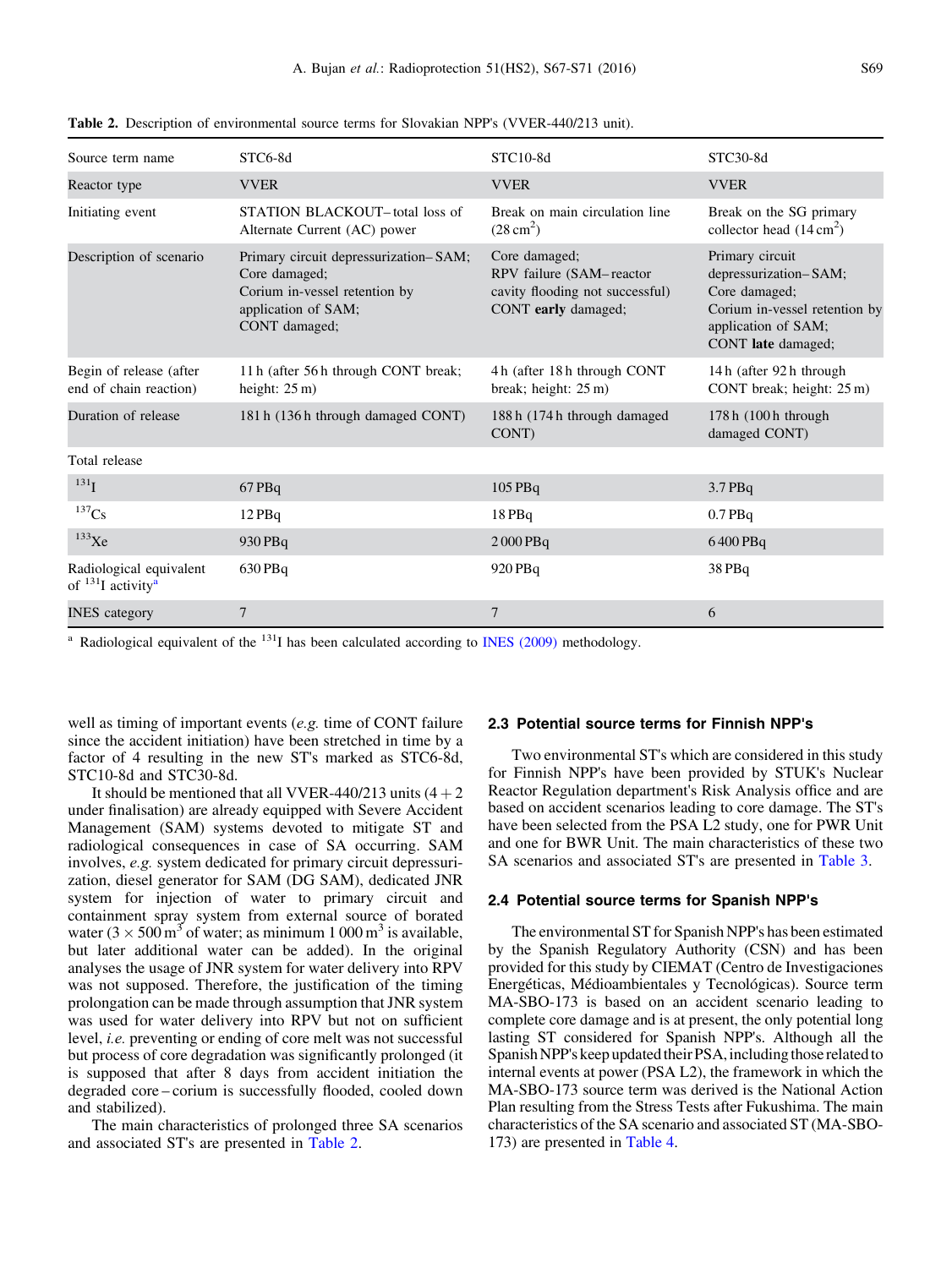| Source term<br>name                                                       | LO-NCR-APC04                                                                                                                                        | OL-RHR-12                                                                                                                                             |
|---------------------------------------------------------------------------|-----------------------------------------------------------------------------------------------------------------------------------------------------|-------------------------------------------------------------------------------------------------------------------------------------------------------|
| Reactor type                                                              | PWR (VVER440 with<br>ice condenser)                                                                                                                 | <b>BWR</b>                                                                                                                                            |
| Initiating event                                                          | TRANSIENT (loss of<br>feed-water, offsite<br>power and service<br>water)                                                                            | Loss of heat removal<br>during planned shut-<br>down                                                                                                  |
| Description of<br>scenario                                                | Failure of primary<br>circuit<br>depressurization;<br>Core damaged;<br>Corium in-vessel<br>retention - SAM;<br>CONT damaged due<br>to overpressure; | Core damaged;<br>Failure of RPV 8h<br>after accident<br>initiation - MCCI;<br>Failure of filtered<br>venting;<br>CONT damaged due<br>to overpressure; |
| Begin of<br>release (after<br>end of chain<br>reaction)                   | 10h (after 34h<br>through CONT break;<br>height: near ground<br>level)                                                                              | 6h (after 13h<br>through CONT break;<br>height: near ground<br>level)                                                                                 |
| Duration of<br>release                                                    | $62 h (38 h)$ through<br>damaged CONT)                                                                                                              | $32h(27h)$ through<br>damaged CONT)                                                                                                                   |
| Total release                                                             |                                                                                                                                                     |                                                                                                                                                       |
| 131 <sub>I</sub>                                                          | $60$ PBq                                                                                                                                            | 10 PBq                                                                                                                                                |
| 137Cs                                                                     | $0.2$ PBq                                                                                                                                           | 1 PBq                                                                                                                                                 |
| $133$ Xe                                                                  | 2000 PBq                                                                                                                                            | 1 000 PBq                                                                                                                                             |
| Radiological<br>equivalent of<br>$13\overline{1}$ I activity <sup>a</sup> | 61 PBq                                                                                                                                              | 55 PBq                                                                                                                                                |
| <b>INES</b> category                                                      | 7                                                                                                                                                   | 7                                                                                                                                                     |

<span id="page-3-0"></span>Table 3. Description of environmental source terms for Finnish NPP's.

Table 4. Description of environmental source terms for Spanish NPP with PWR.

| Source term name                                                     | <b>MA-SBO-173</b>                                                                                                                                                                                           |  |
|----------------------------------------------------------------------|-------------------------------------------------------------------------------------------------------------------------------------------------------------------------------------------------------------|--|
| Reactor type                                                         | <b>PWR</b>                                                                                                                                                                                                  |  |
| Initiating event                                                     | <b>STATION BLACKOUT-total</b><br>loss of AC power                                                                                                                                                           |  |
| Description of scenario                                              | Running out of batteries 24 h<br>after accident initiation – dry out<br>of SG's;<br>Core damaged;<br>RPV failure – start of MCCI;<br>CONT not<br>damaged – depressurization of<br>CONT by filtered venting; |  |
| Begin of release (after end of<br>chain reaction)                    | 32 <sub>h</sub>                                                                                                                                                                                             |  |
| Duration of release                                                  | $48h$ (first) + 14h (filtered<br>venting) + 12 h (last) = 74 h                                                                                                                                              |  |
| Total release                                                        |                                                                                                                                                                                                             |  |
| 131 <sub>I</sub>                                                     | $8.6$ PBq                                                                                                                                                                                                   |  |
| 137Cs                                                                | $1.7$ PBq                                                                                                                                                                                                   |  |
| $133$ Xe                                                             | 2610.0PBq                                                                                                                                                                                                   |  |
| Radiological equivalent of <sup>131</sup> I<br>activity <sup>a</sup> | 88.7 PBq                                                                                                                                                                                                    |  |
| <b>INES</b> category                                                 | 7                                                                                                                                                                                                           |  |

<sup>a</sup> Radiological equivalent of the  $131$  has been calculated according to [INES \(2009\)](#page-4-0) methodology.

- The amount of  $131$  released in the 9 scenarios varies between 3 PBq and 300 PBq.
- The duration of the releases varies between 22 h and 188 h (∼8 days).
- Most of the releases would be rated as INES 7, with only 2 cases rated as INES 6 and one case as INES 5.

Results of this work (i.e. selected long lasting environmental ST's) have been used as an input for the knowledge data bases of the review of emergency preparedness for long lasting releases, i.e. for development of the accident scenario used for radiological consequence assessment and evaluation assessment.

Acknowledgement. The research leading to these results has received funding from the European Atomic Energy Community Seventh Framework Programme FP7/2012-2013 under grant agreement 323287.

# **References**

Gering F. et al. (2014) Review of emergency preparedness for long lasting releases – source terms, PREPARE(WP1)-(13)-01.

# 3 Conclusions

[INES \(2009\)](#page-4-0) methodology.

In the work package described in this paper the SA environmental ST's have been investigated that mostly leading to long-lasting releases of radionuclides and which are applicable to nuclear installations in various European countries. The main characteristics of these environmental ST's are the following:

 $a$  Radiological equivalent of the  $131$  has been calculated according to

- Three reactor types have been considered, these are PWRs, BWRs and VVER-440/213.
- The accident scenarios leading to the accidental releases of radioactivity include core melt followed by total core damage scenarios in all cases, combined with CONT damage in 7 cases, while in the remaining 3 cases releases occur through venting.